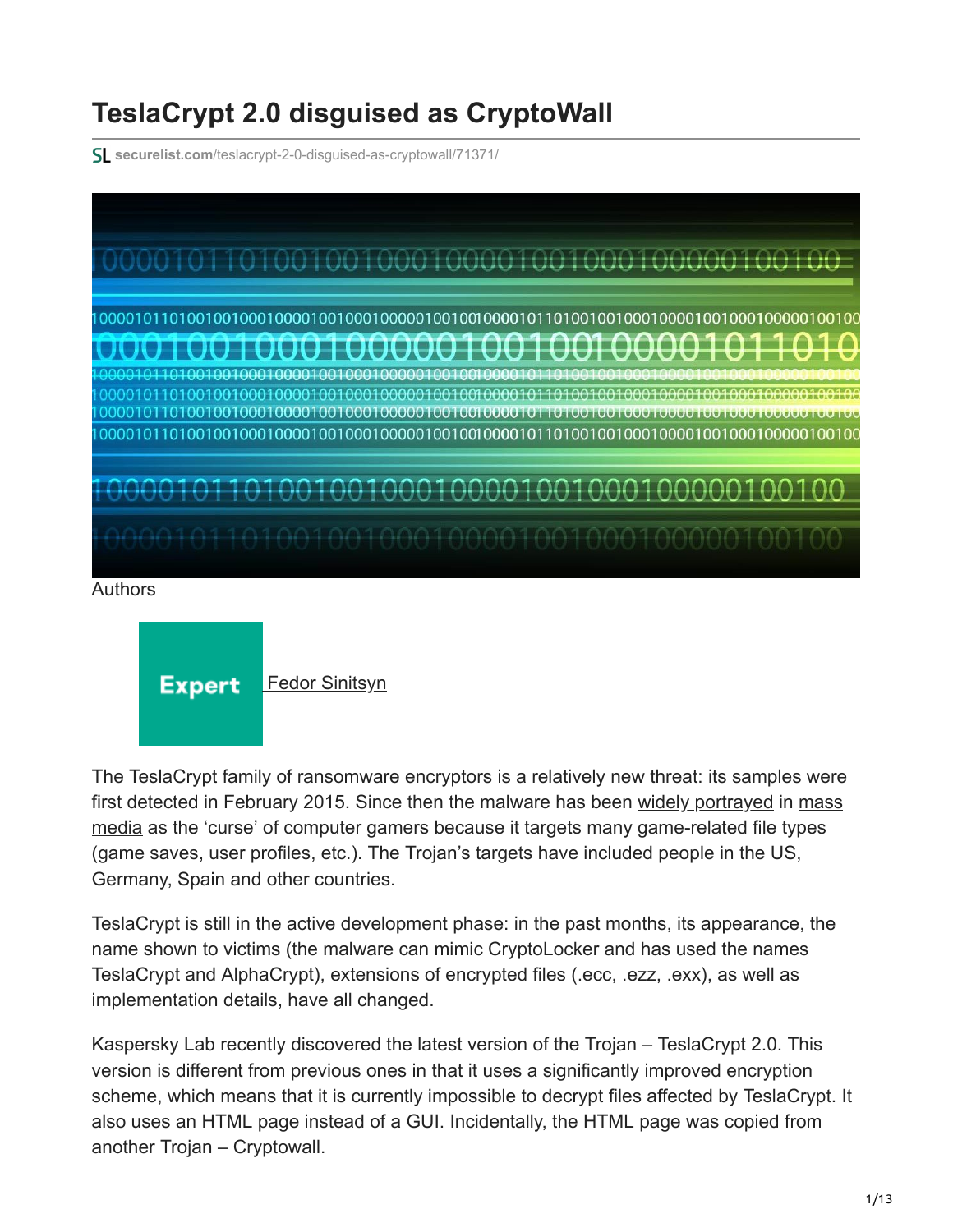*Kaspersky Lab products detect malware from the TeslaCrypt family as Trojan-Ransom.Win32.Bitman. The latest version of the Trojan that is discussed in this paper is detected as Trojan-Ransom.Win32.Bitman.tk, its MD5-hash: 1dd542bf3c1781df9a335f74eacc82a4*

# **Evolution of the threat**

Each TeslaCrypt sample has an internal version of the malware. The first sample we found was version 0.2.5. It had borrowed its graphical interface, including the window header, from another encrypting ransomware program – CryptoLocker.



*TeslaCrypt 0.2.5*

By version 0.4.0, the developers of TeslaCrypt had completely changed the malware's appearance.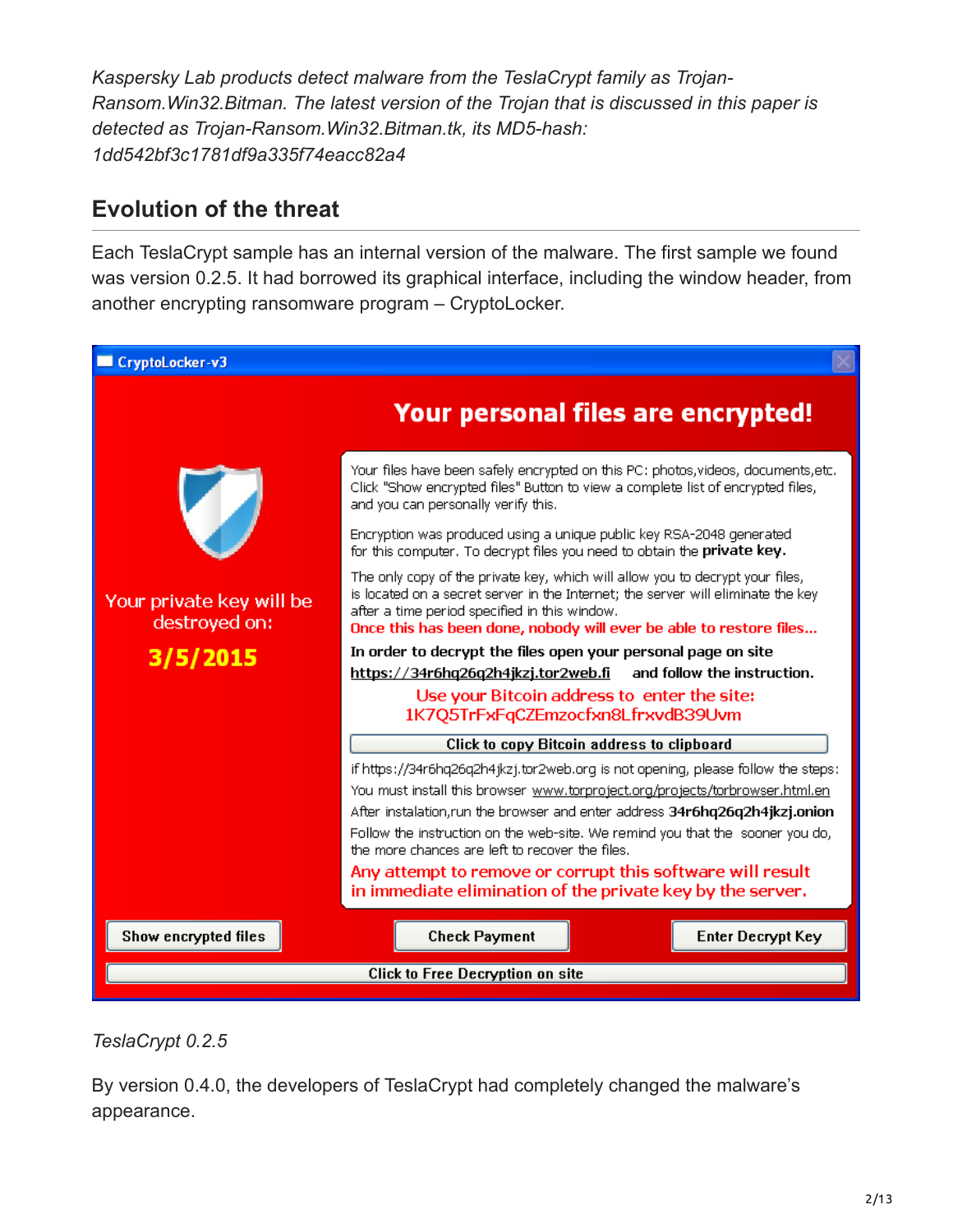

#### *TeslaCrypt 0.4.0*

The following features of the malware family remain the same, regardless of the version:

- The Trojan independently generates a new, unique Bitcoin address and a private key for it. The address is used both as a victim ID and to receive payments from the victim.
- The AES-256-CBC algorithm is used to encrypt files; all files are encrypted with the same key.
- Files larger than 0x10000000 bytes (~268 MB) are not encrypted.
- C&C servers are located on the Tor network; the malware communicates with the C&Cs via public tor2web services.
- Files encrypted by the malware include many extensions matching files used in computer games.
- The Trojan deletes shadow copies.
- In spite of the scary stories about RSA-2048 shown to victims, this encryption algorithm is not used by the malware in any form.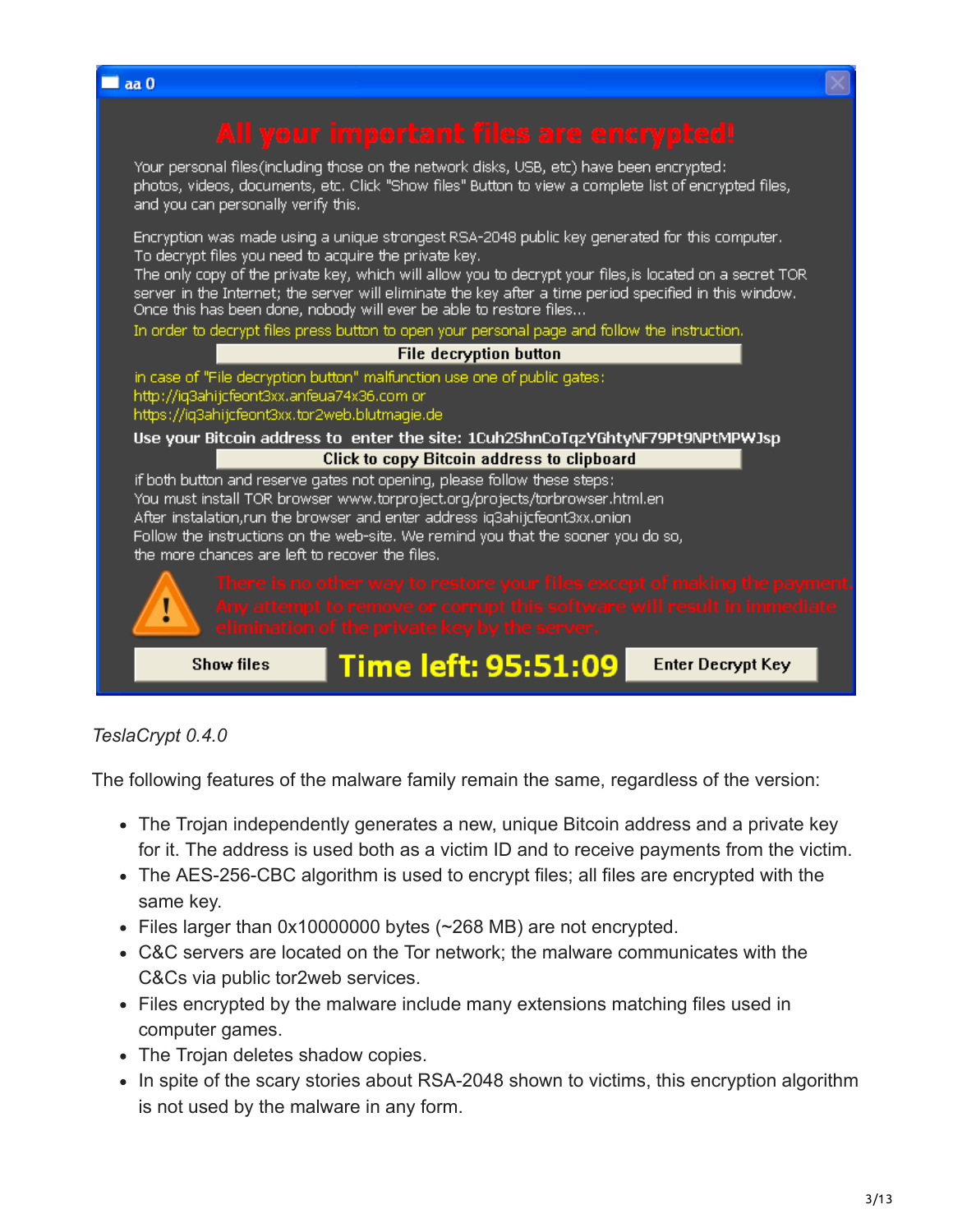• The Trojan was written in C++, built using Microsoft's compiler, with cryptographic algorithm implementation taken from the OpenSSL library.

# **Notable facts**

- Early versions of TeslaCrypt  $(0.2.5 0.3.x)$  were designed to check whether a bitcoin payment had been successfully made on the site http://blockchain.info. If the payment was received, the malware reported this to the command server and received a key to decrypt the files. This scheme was vulnerable, since an expert could send a request to the C&C and get the necessary key without making a payment.
- Versions  $0.2.5 0.3.x$  saved the decryption key (with other data) in their own service file, key.dat. The area containing the key was zeroed out in the file only after completing encryption, making it possible to save the key by interrupting the encryptor's operation (e.g., by turning off the computer). After this, the key could be extracted from key.dat and used to decrypt all files.
- In version 0.4.0 the file key.dat was renamed to storage.bin, and the decryption key was not stored openly but as a multiplicative inverse modulo the order of the standard elliptic curve secp256k1. On completing encryption, the key was overwritten with random bytes rather than zeros, but it was still possible to extract the key before the area was overwritten. This was implemented in our **RakhniDecryptor** utility.

# **The present**

Recently a sample of the Trojan with internal version 2.0.0 caught our attention. So what was different this time?

The first thing that caught the eye was that TeslaCrypt no longer has code responsible for rendering the GUI (the application window). Instead, after encrypting the files the Trojan opens an HTML page in the browser. The page was **fully copied** from another infamous ransomware program – CryptoWall 3.0.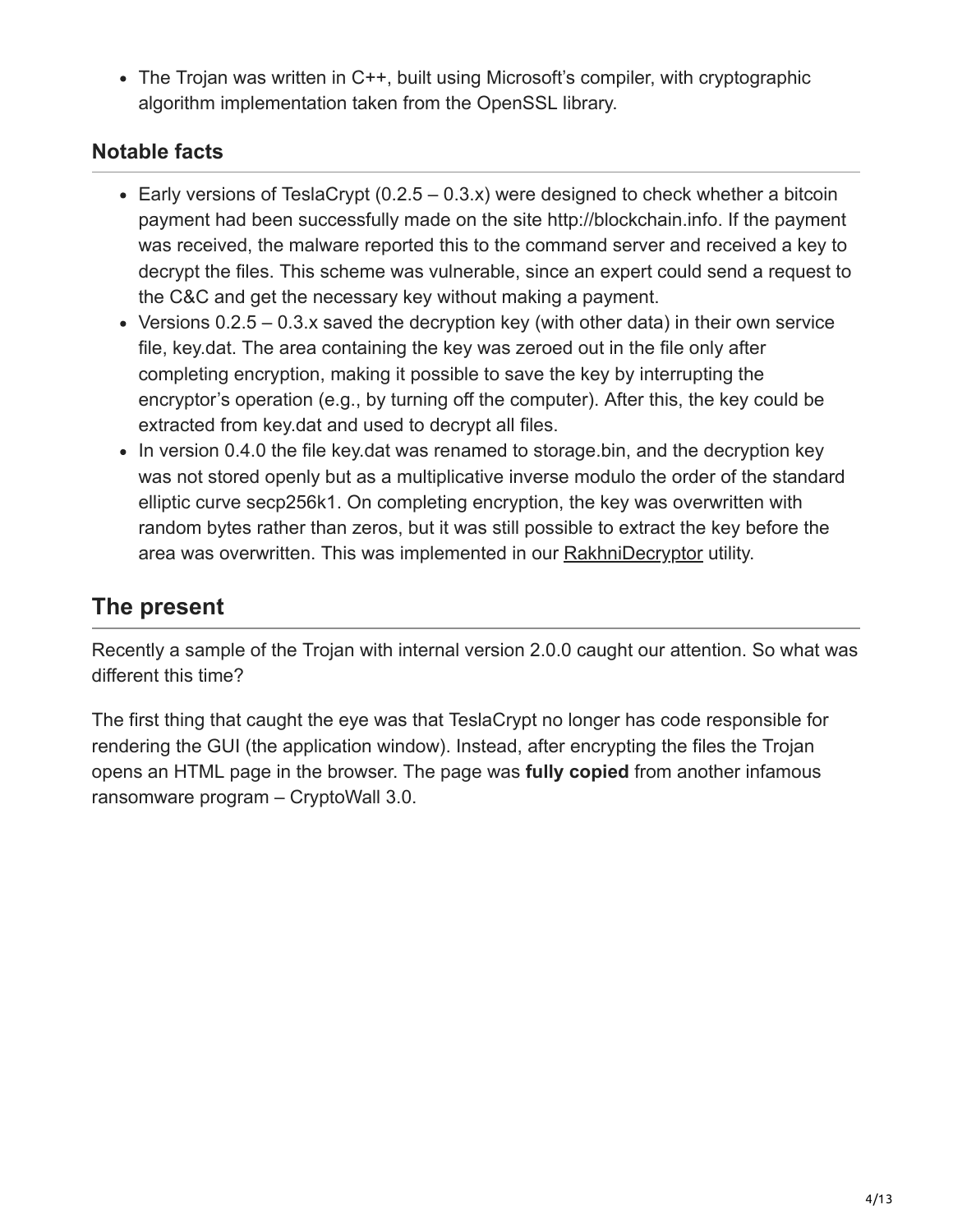| <b>Explored CryptoWall 3.0 - Microsoft Internet Explorer</b>                                                                                                                                                                                                                                                                                                                                                                                                                                                                                                                                                                                                                                                                                                                                                                                                                                                                                                                                                                                                                                                                                                                                                                       |  |
|------------------------------------------------------------------------------------------------------------------------------------------------------------------------------------------------------------------------------------------------------------------------------------------------------------------------------------------------------------------------------------------------------------------------------------------------------------------------------------------------------------------------------------------------------------------------------------------------------------------------------------------------------------------------------------------------------------------------------------------------------------------------------------------------------------------------------------------------------------------------------------------------------------------------------------------------------------------------------------------------------------------------------------------------------------------------------------------------------------------------------------------------------------------------------------------------------------------------------------|--|
| Избранное<br>Сервис<br>Файл<br>Правка<br>Вид<br>Справка                                                                                                                                                                                                                                                                                                                                                                                                                                                                                                                                                                                                                                                                                                                                                                                                                                                                                                                                                                                                                                                                                                                                                                            |  |
| Поиск $\sqrt{2}$ Избранное $\sqrt{2}$<br>Назад.                                                                                                                                                                                                                                                                                                                                                                                                                                                                                                                                                                                                                                                                                                                                                                                                                                                                                                                                                                                                                                                                                                                                                                                    |  |
| Aдрес: <mark>@]</mark> C:\Documents and Settings\test1\Рабочий стол\HELP_RESTORE_FILES.HTML<br><b>-&gt;</b> Переход Ссылки                                                                                                                                                                                                                                                                                                                                                                                                                                                                                                                                                                                                                                                                                                                                                                                                                                                                                                                                                                                                                                                                                                         |  |
|                                                                                                                                                                                                                                                                                                                                                                                                                                                                                                                                                                                                                                                                                                                                                                                                                                                                                                                                                                                                                                                                                                                                                                                                                                    |  |
| What happened to your files?<br>All of your files were protected by a strong encryption with RSA-2048 using CryptoWall 3.0.<br>More information about the encryption RSA-2048 can be found here: http://en.wikipedia.org/wiki/RSA (cryptosystem)<br>What does this mean?<br>This means that the structure and data within your files have been irrevocably changed, you will not be able to work<br>with them, read them or see them, it is the same thing as losing them forever, but with our help, you can restore them.<br>How did this happen?<br>Especially for you, on our server was generated the secret key pair RSA-2048 - public and private.<br>All your files were encrypted with the public key, which has been transferred to your computer via the Internet.<br>Decrypting of YOUR FILES is only possible with the help of the private key and decrypt program, which is on our SECRET<br>SERVER !!!<br>What do I do?<br>Alas, if you do not take the necessary measures for the specified time then the conditions for obtaining the private key will be<br>changed.<br>If you really need your data, then we suggest you do not waste valuable time searching for other solutions because they do not<br>exist. |  |
| For more specific instructions, please visit your personal home page, there are a few different addresses pointing to your page<br>helow:<br>1.http://goijsert5liuasdf7.l5news9ndbe3f.com/                                                                                                                                                                                                                                                                                                                                                                                                                                                                                                                                                                                                                                                                                                                                                                                                                                                                                                                                                                                                                                         |  |
| 2.http://vmnpoius5e8s.awsfdmn342ned.com/                                                                                                                                                                                                                                                                                                                                                                                                                                                                                                                                                                                                                                                                                                                                                                                                                                                                                                                                                                                                                                                                                                                                                                                           |  |
| 3.https://djdkduep62kz4nzx.tor2web.blutmagie.de/                                                                                                                                                                                                                                                                                                                                                                                                                                                                                                                                                                                                                                                                                                                                                                                                                                                                                                                                                                                                                                                                                                                                                                                   |  |
| If for some reasons the addresses are not available, follow these steps:                                                                                                                                                                                                                                                                                                                                                                                                                                                                                                                                                                                                                                                                                                                                                                                                                                                                                                                                                                                                                                                                                                                                                           |  |
| 1. Download and install tor-browser: http://www.torproject.org/projects/torbrowser.html.en<br>2. After a successful installation, run the browser and wait for initialization.<br>3. Type in the address bar: djdkduep62kz4nzx.onion/<br>4. Follow the instructions on the site.                                                                                                                                                                                                                                                                                                                                                                                                                                                                                                                                                                                                                                                                                                                                                                                                                                                                                                                                                   |  |
| Мой компьютер                                                                                                                                                                                                                                                                                                                                                                                                                                                                                                                                                                                                                                                                                                                                                                                                                                                                                                                                                                                                                                                                                                                                                                                                                      |  |

The page that opens when a victim follows one of the links provided by the cybercriminals is also identical to the CryptoWall payment page, with one exception: the URLs lead to a TeslaCrypt server – the authors of the malware were certainly not going to let their rivals get their victims' money.

98 work:  $99$ ...<br>CreateMutexW(0, 0, L"1111111-123");  $\bullet$  $• 100$ if ( GetLastError() == ERROR\_ALREADY\_EXISTS )  $• 101$ return 1;  $• 102$ memset(&VersionInformation, 0, 0x11Cu);  $\bullet$  103 **VersionInformation dwOSVersionInfoSize = 284;**  $-104$ **sionExW(&VersionInformation);**  $• 105$ init\_key\_data();  $• 106$ reg\_autorun(); sprintf\_(<br>(char \*)&ransom\_text,  $• 107$ 108 (char \*)&ransom\_text,<br>"What happened to your files ?\r\n"<br>"All of your files were protected by a strong encryption with RSA-2048 using CryptoWall 3.0.\r\n")<br>"Nore information about the encryption keys using RSA-2048 can be  $100$  $110$ 111 112  $113$ "\r\n" 114 "What does this mean ?\r\n"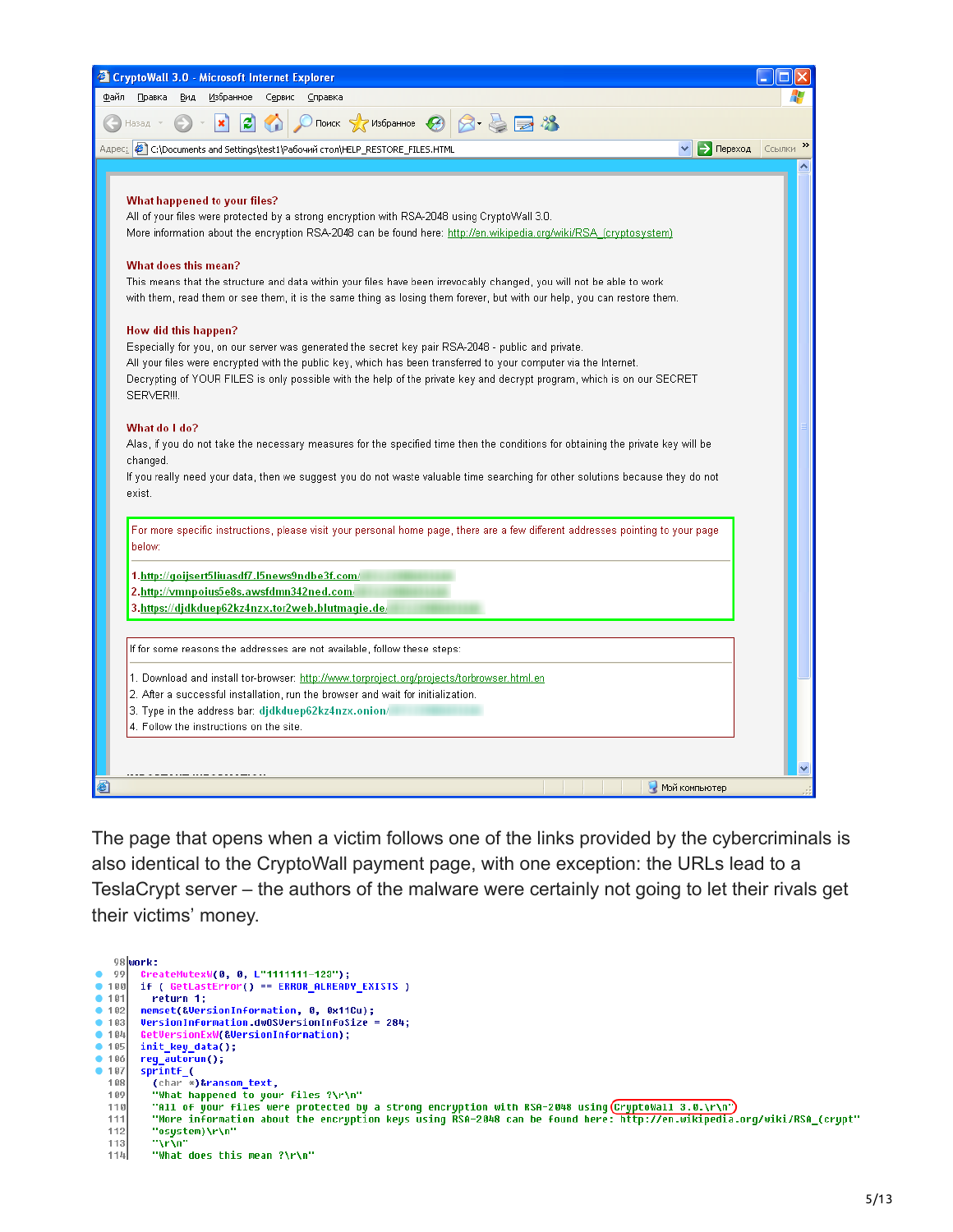#### *TeslaCrypt initializes a string with text about CryptoWall*

Why use this false front? We can only guess – perhaps the attackers wanted to impress the gravity of the situation on their victims: files encrypted by CryptoWall still cannot be decrypted, which is not true of many TeslaCrypt infections.

In any event, this is not the only change from the previous version of TeslaCrypt. The encryption scheme has been improved again and is now even more sophisticated than before. Keys are generated using the [ECDH](https://en.wikipedia.org/wiki/Elliptic_curve_Diffie%E2%80%93Hellman) algorithm. The cybercriminals introduced it in versions 0.3.x, but in this version it seems more relevant because it serves a specific purpose, enabling the attackers to decrypt files using a 'master key' alone. More about this in due course.

# **The TeslaCrypt 2.0 encryption scheme**

### **Generation of key data**

The Trojan uses two sets of keys – 'master keys' that are unique for each infected system and 'session keys' that are generated each time the malware is launched on the system.

#### **Master key generation**

Let Q be a standard secp256k1 elliptic curve ("SECG curve over a 256 bit prime field") and G be the generator of a cyclic subgroup of points on this curve.

Let **malware** pub be the attackers' public key contained in the Trojan's body (it is a point on the Q curve, stored as two separate coordinates  $-x$  and y).

When infecting a system, the Trojan generates:

- $\bullet$  install id the infection identifier a random 8-byte sequence.
- **master\_btc\_priv** the private master key a random 32-byte sequence, which is sent to the C&C.
- **master\_btc\_pub** = master btc priv  $*$  G (point on the curve) the public master key; stored in encrypted files.
- $\bullet$  btc address a bitcoin address used to receive the ransom payment generated using the standard Bitcoin algorithm, based on master btc pub.
- **master\_ecdh\_secret** = **ECDH**(**malware\_pub**, **master\_btc\_priv**) a "shared master key", required for decryption if master btc priv is lost or does not reach the C&C; not saved anywhere in this form.
- **master\_ecdh\_secret\_mul** = **master\_ecdh\_secret** \* **master\_btc\_priv** a number that can be used to recover master btc priv; stored in the system.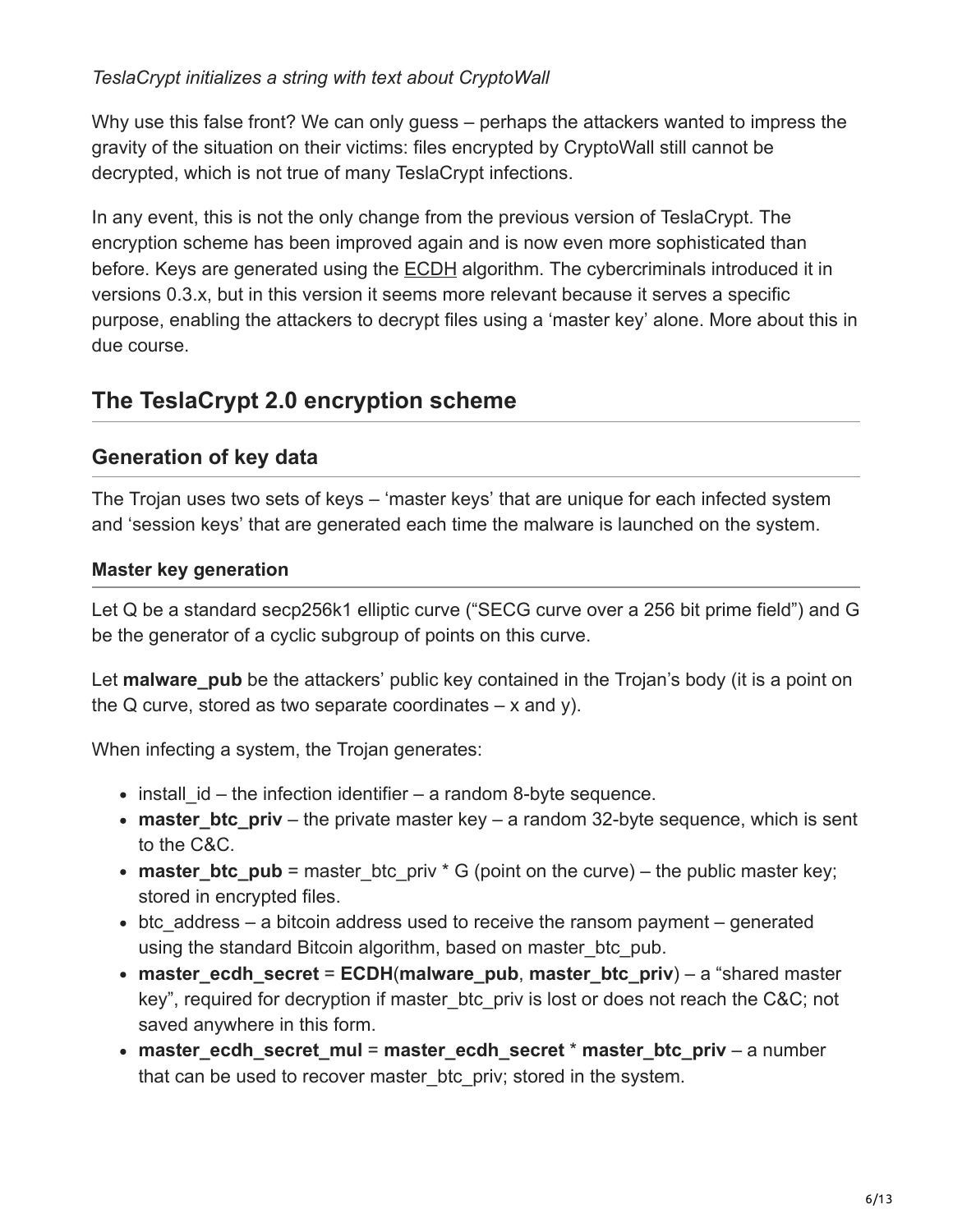#### **Note**

master btc priv (in accordance with the Bitcoin operating principle) is a private key that is needed to 'withdraw' the Bitcoins sent to the newly created address btc\_address.

#### **Session key generation**

Every time it is launched (when first infecting a computer or, e.g., after a reboot), the Trojan generates new copies of:

- **session priv** a private session key random 32 bytes. Used to encrypt files, not saved anywhere
- **session pub** = session priv  $*$  G a public session key. Stored in encrypted files.
- **session ecdh secret** = **ECDH**(master btc pub, session priv) a "shared session key" – needed to decrypt files, not saved anywhere in this form.
- **session ecdh secret mul = session ecdh secret \* session priv a number that** can be used to recover session ecdh secret. Stored in encrypted files.

### **Key data saved in the system**

Unlike previous version of the malware, TeslaCrypt 2.0.0 does not use key.dat or storage.bin to store data. Instead, it uses the system registry: an install\_id value is stored in HKCU\Software\msys\ID, and the following structure is added to HKCU\Software\ <install\_id>\data:

```
00000000 key_data_struct struc ; (sizeof=0x108, mappedto_156)
                          db 40 dup(?)00000000 btc_address
                          dd<sub>2</sub>00000028 reserved1
0000002C reserved2
                          dd?
00000030 master_btc_pub_oct db 65 dup(?)
00000071 master ecdh secret mul hex db 130 dup(?)
000000F3 reserved3
                          db?
000000F4 shadow deleted dd ?
000000F8 install time
                          dq?
00000100 key sent
                          dd ?
00000104 reserved4
                          dd<sub>2</sub>00000108 key data struct ends
```
In the familiar syntax of the C programming language, the structure can be described as follows: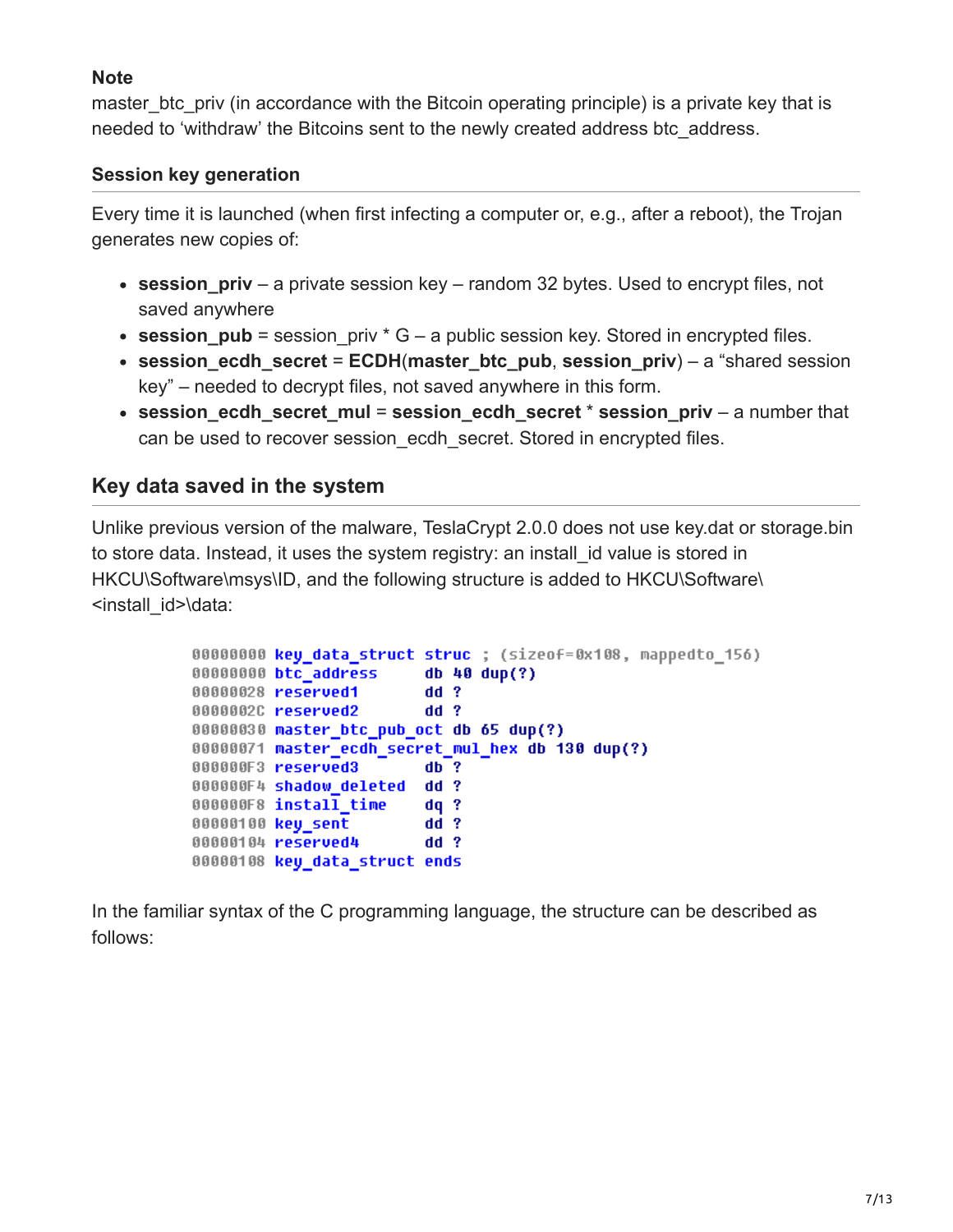```
□struct key data struct
 €
     char btc address[40];
                                              //Bitcoin address
     int reserved1;
     int reserved2;
     char master_btc_pub_oct[65];
                                              //byte representation
     char master_ecdh_secret_mul_hex[130]; //string representation
     char reserved3;
                                              //are shadow copies deleted
     int shadow_deleted;
      time64 t install time;
                                              //infection time
     int key sent;
                                              //was the key sent to the server
     int reserved4;
 | };
```
Here is what it looks like on an infected system:



# **File encryption**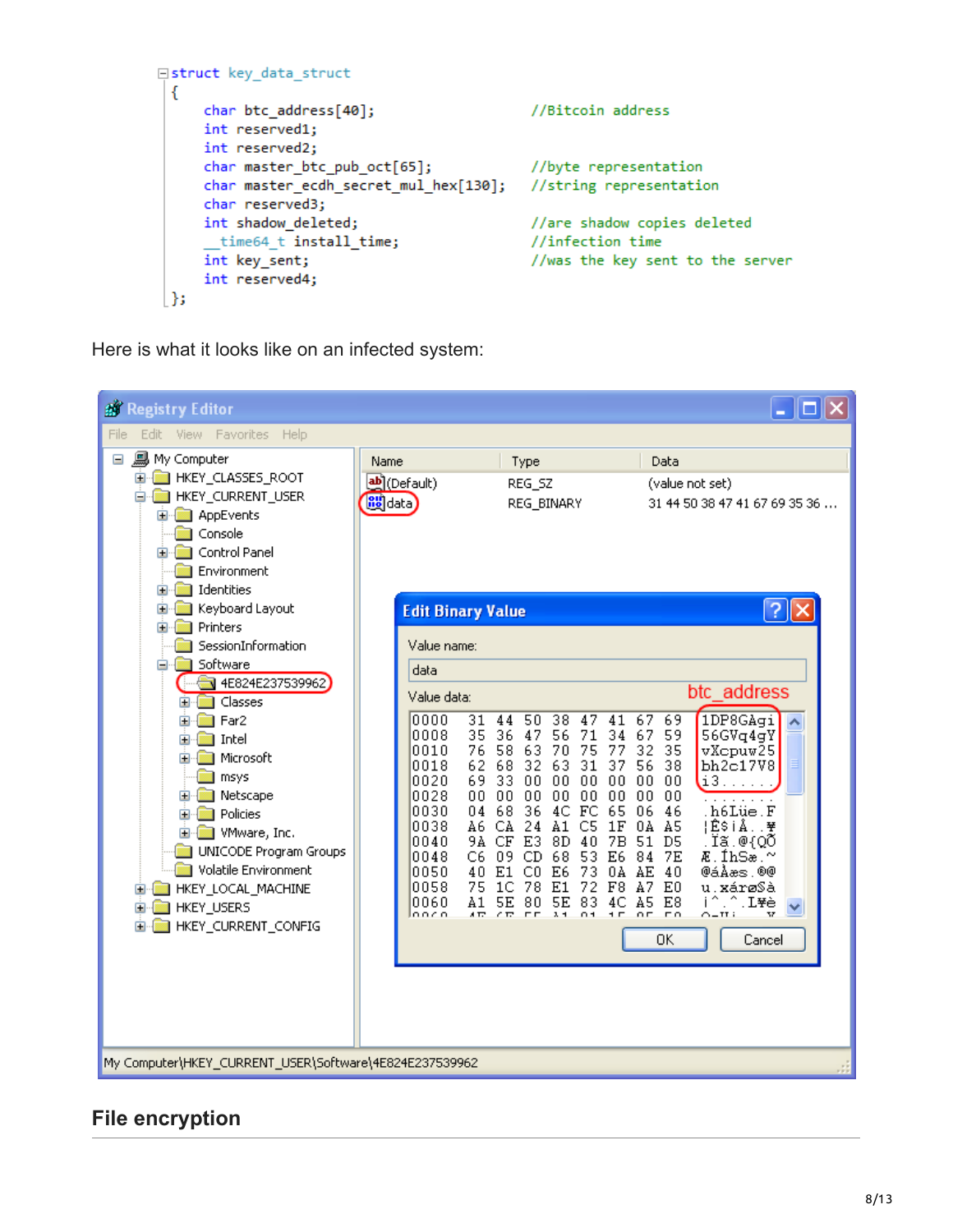Starting from version 0.3.5, TeslaCrypt affects both regular drives connected to the system and all file resources available on the network (shares), even if they are not mounted as drives with letters of their own. Few other encryptors can boast this functionality.

Each file is encrypted using the AES-256-CBC algorithm with **session\_priv** as a key. An encrypted file gets an additional extension, ".zzz". A service structure is added to the beginning of the file, followed by encrypted file contents. The structure has the following format:

```
00000000 file data struct struc ; (sizeof=0x19E, mappedto 154)
00000000 reserved
                         dd?
00000004 master_btc_pub_oct db 65 dup(?)
00000045 master ecdh secret mul hex db 130 dup(?)
000000C7 session pub oct db 65 dup(?)
00000108 session ecdh secret mul hex db 130 dup(?)
                         db 16 \text{ dup}(?)0000018A iv
0000019A orig file size dd ?
```
The same structure in C language syntax:

```
□struct file_data_struct
 €
     int reserved;
     char master btc pub oct[65];
                                           //byte representation
     char master_ecdh_secret_mul_hex[130]; //string representation
     char session pub oct[65];
                                            //byte representation
     char session_ecdh_secret_mul_hex[130]; //string representation
     char iv[16];
                                            //init-vector for AES-CBC
     int orig file size;
                                            //original file size
 |};
```
### **File decryption**

The authors of TeslaCrypt 2.0.0 completely removed the file decryption feature that was present in earlier versions of the malware. Based on analyzing the encryption scheme described above, we can suggest the following algorithms for decrypting the files:

- 1. If **master\_btc\_priv** is known, do the following:
	- Read **session pub** from the encrypted file;
	- Calculate **session\_ecdh\_secret** = **ECDH**(**session\_pub**, **master\_btc\_priv**);
	- Read **session\_ecdh\_secret\_mul** from the encrypted file;
	- Calculate **session\_priv = session\_ecdh\_secret\_mul / session\_ecdh\_secret**;
	- Decrypt the file using the **session\_priv key**.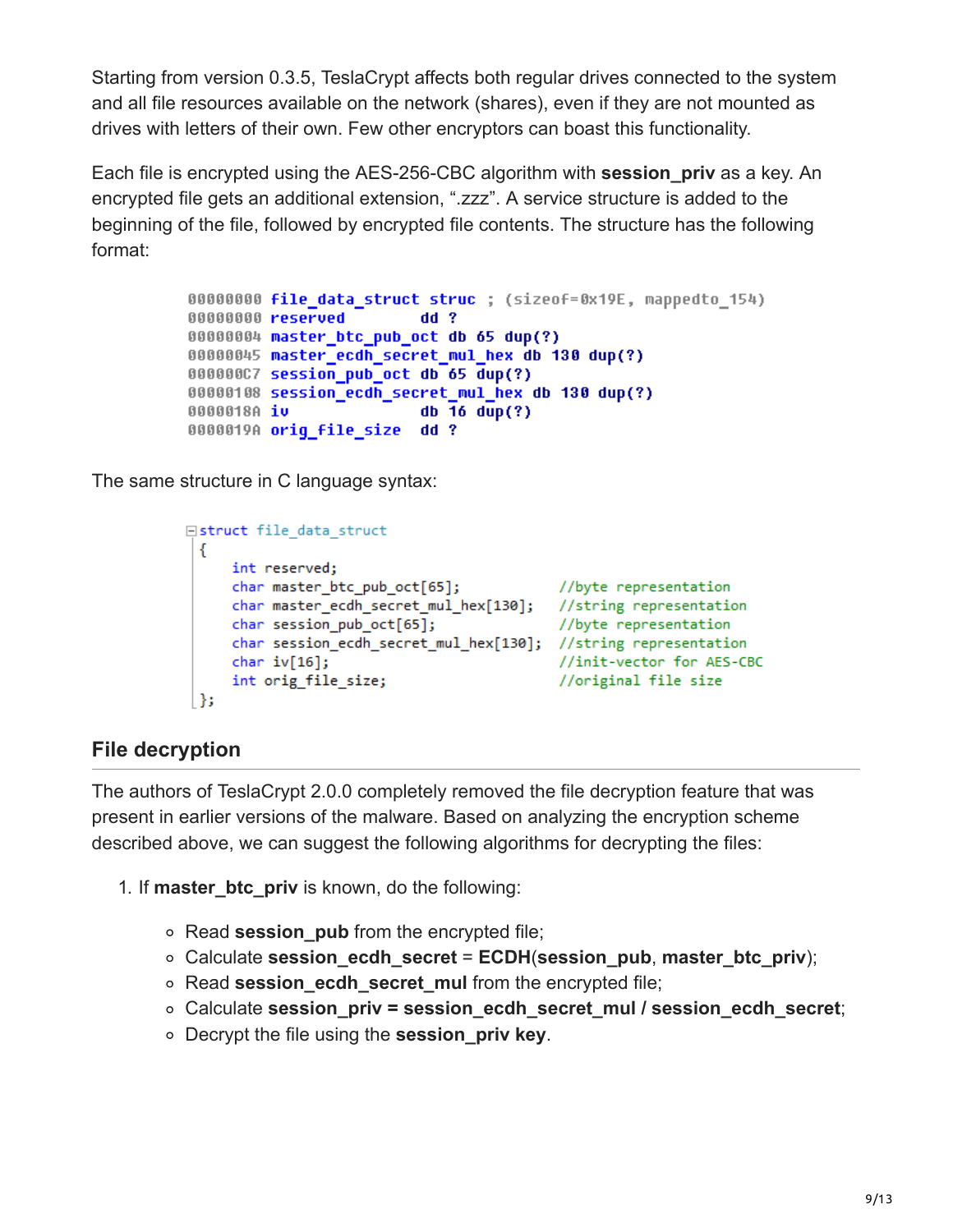- 2. If **master\_btc\_priv** is unknown, but **malware\_priv** is known (and the only people who know it are the cybercriminals who added the corresponding **malware\_pub** to the Trojan's body):
	- Read **master btc pub** from the registry or encrypted file;
	- Calculate **master\_ecdh\_secret** = **ECDH**(**master\_btc\_pub**, **malware\_priv**);
	- Read **master\_ecdh\_secret\_mul** from the encrypted file
	- Calculate **master\_btc\_priv** = **master\_ecdh\_secret\_mul / master\_ecdh\_secret**;
	- With **master\_btc\_priv** known, perform the steps from item 1.

To get a full understanding of the subject matter, it is worth reading about the [Diffie-Hellman](https://en.wikipedia.org/wiki/Diffie%E2%80%93Hellman_key_exchange) algorithm and ECDH – its version for elliptic curves. For example, [this](http://andrea.corbellini.name/2015/05/30/elliptic-curve-cryptography-ecdh-and-ecdsa/) is a good resource.

# **Other features**

#### **Evading detection**

The Trojan implements a detection evasion technique based on using COM objects. We first saw it used in TeslaCrypt version 0.4.0, but since then it has been slightly modified. Pseudocode generated based on version 2.0.0 looks like this:

```
pGraph = 0;
pFoundUr1Reader = 0;CoCreateInstance(&CLSID FilterGraph, 0, 1u, &IID IGraphBuilder, (LPV0ID *)&pGraph);
if ( pGraph->lpUtbl->AddFilter(pGraph, 0, L"21sfgasfgdsds212") != 0x80004003 )
  exit(121);CoCreateInstance(&CLSID_URLReader, 0, 1u, &IID_IBaseFilter, (LPV0ID *)&pUrlReader);
pGraph->1pUtbl->AddFilter(pGraph, pUrlReader, L"21sfgasfgdsds212");
pGraph->1pUtbl->FindFilterBuName(pGraph, L"21sfqasfqdsds212", &pFoundUrlReader);
CLSID. Data1 = 0;
*( DWORD *)&CLSID.Data2 = 0;
*( DWORD *)&CLSID.Data4[0] = 0;
*(_DWORD *)&CLSID.Data4[4] = 0;
if ( !pFoundUrlReader )
 exit(11);filterInfo[0] = 0;memset(&filterInfo[1], 0, 0xFEu);
v19 = 0;
pFoundUrlReader->lpUtbl->QueryFilterInfo(pFoundUrlReader, filterInfo);
if ( wcscmp(L"21sfgasfgdsds212", filterInfo) )
  exit(1);if ( pFoundUrlReader->lpUtbl->GetSyncSource(pFoundUrlReader, &pRefClock) )
 return 1;
pFoundUrlReader->1pUtbl->GetClassID(pFoundUrlReader, &CLSID);
if ( !CLSID.Data1 )
  exit(1);ppEnum = 0;if ( !pFoundUrlReader )
  exit(-1);if ( pFoundUrlReader->1pUtbl->EnumPins(pFoundUrlReader, (void **)&ppEnum) )
 exit(-1);
```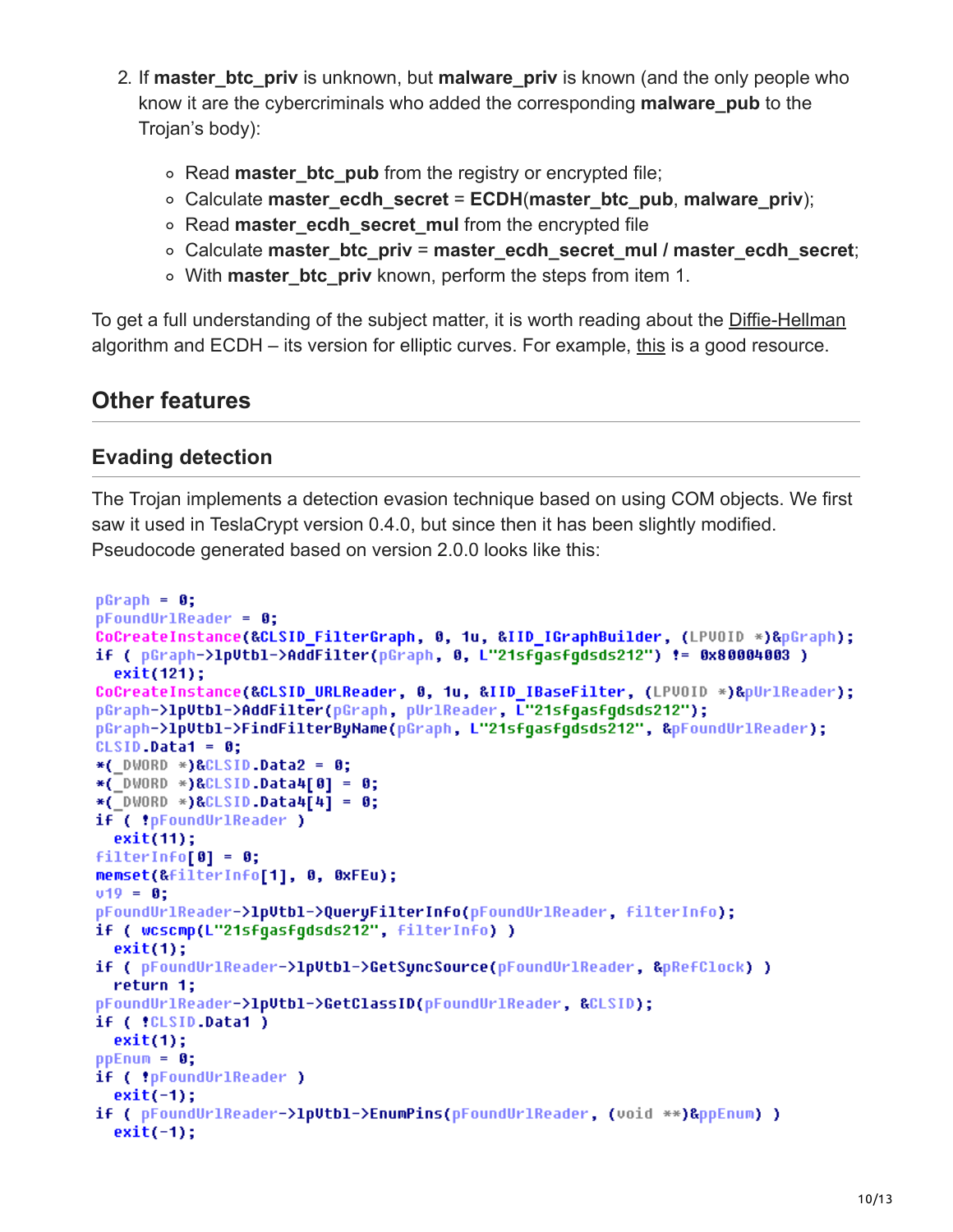### **C&C communication**

The Trojan's sample contains a static list of C&C addresses. The servers are actually on the Tor network, but communication with them is carried out through the Web using tor2web services.

Before TeslaCrypt version 0.4.1, server requests were sent in plaintext; in subsequent versions they were encrypted using the AES-256-CBC algorithm, with a SHA256 hash of a static string from the malicious program's body used as a key.

The pseudocode screenshot below shows the process of creating an HTTP request to be sent by the Trojan when infecting a system.



# **Distribution**

Malware from the TeslaCrypt family [is known](https://isc.sans.edu/diary/Exploit+kits+(still)+pushing+Teslacrypt+ransomware/19581) to [be distributed using exploit kits](https://threatpost.com/angler-exploit-kit-pushing-new-unnamed-ransomware/112751) such as Angler, Sweet Orange and Nuclear. This method of distributing malware works as follows: when a victim visits an infected website, an exploit's malicious code uses vulnerabilities in the browser (usually in plugins) to install target malware in the system.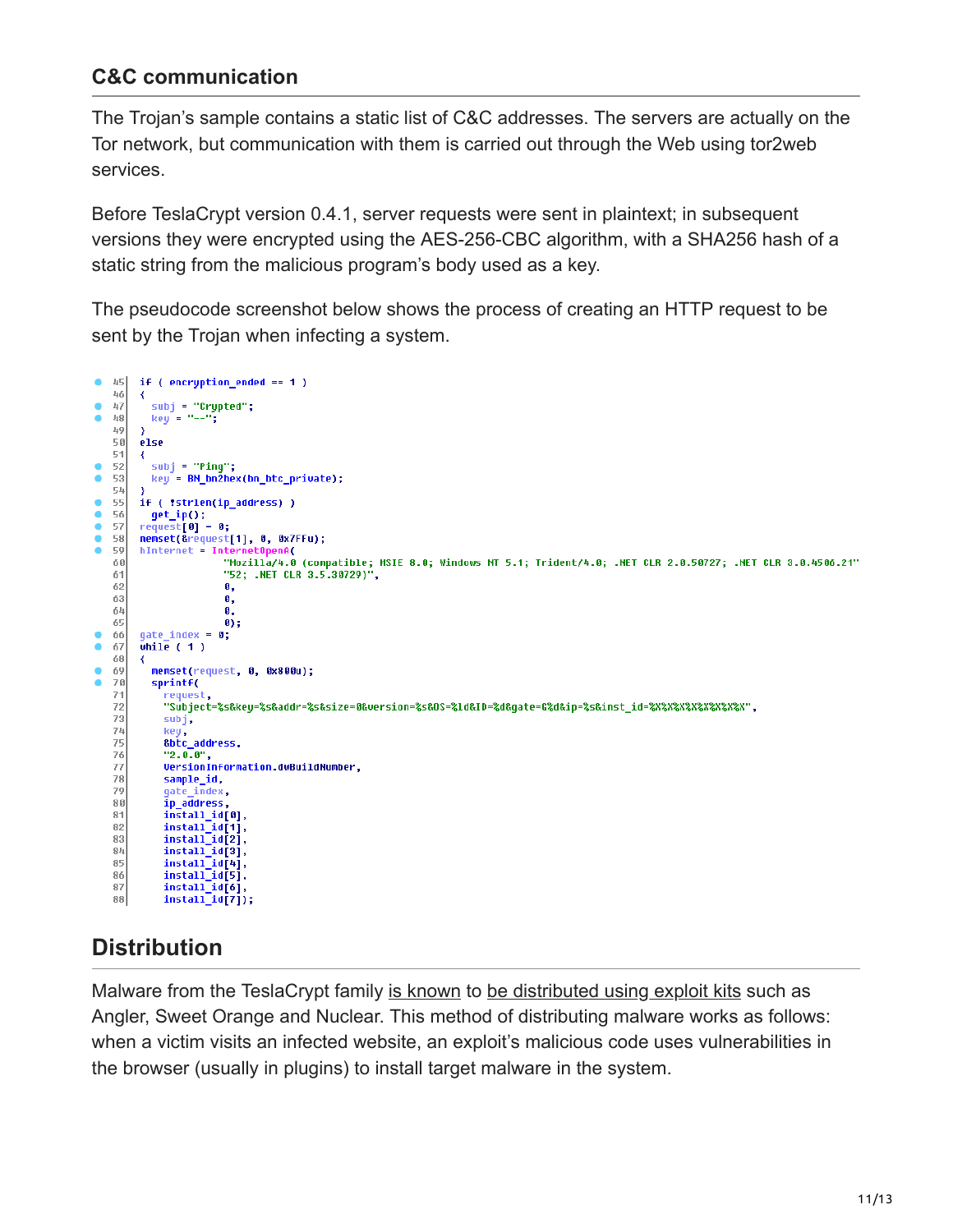

*Geographical distribution of users attacked by malware from the TeslaCrypt family*

# **Recommendations**

To protect data from encrypting ransomware, we advise users to backup all their important files regularly. Backup copies should be stored on drives that can only be written to as part of the process of backing up data. For example, home users can use external hard drives, physically disconnecting them from the computer immediately after creating backup copies.

Promptly updating software (particularly browser plugins and the browser itself) is also extremely important, since vendors are always striving to close any vulnerabilities that are exploited by cybercriminals.

If malware did find its way into the system, an up-to-date antivirus product with updated databases and activated protection modules can help to stop it from doing any harm. This is especially true of the proactive protection module, which is the last line of defense against 0 day threats.

- [Financial malware](https://securelist.com/tag/financial-malware/)
- [Malware Descriptions](https://securelist.com/tag/malware-descriptions/)
- [Malware Statistics](https://securelist.com/tag/malware-statistics/)
- [Malware Technologies](https://securelist.com/tag/malware-technologies/)
- [Ransomware](https://securelist.com/tag/ransomware/)
- [Trojan](https://securelist.com/tag/trojan/)

Authors